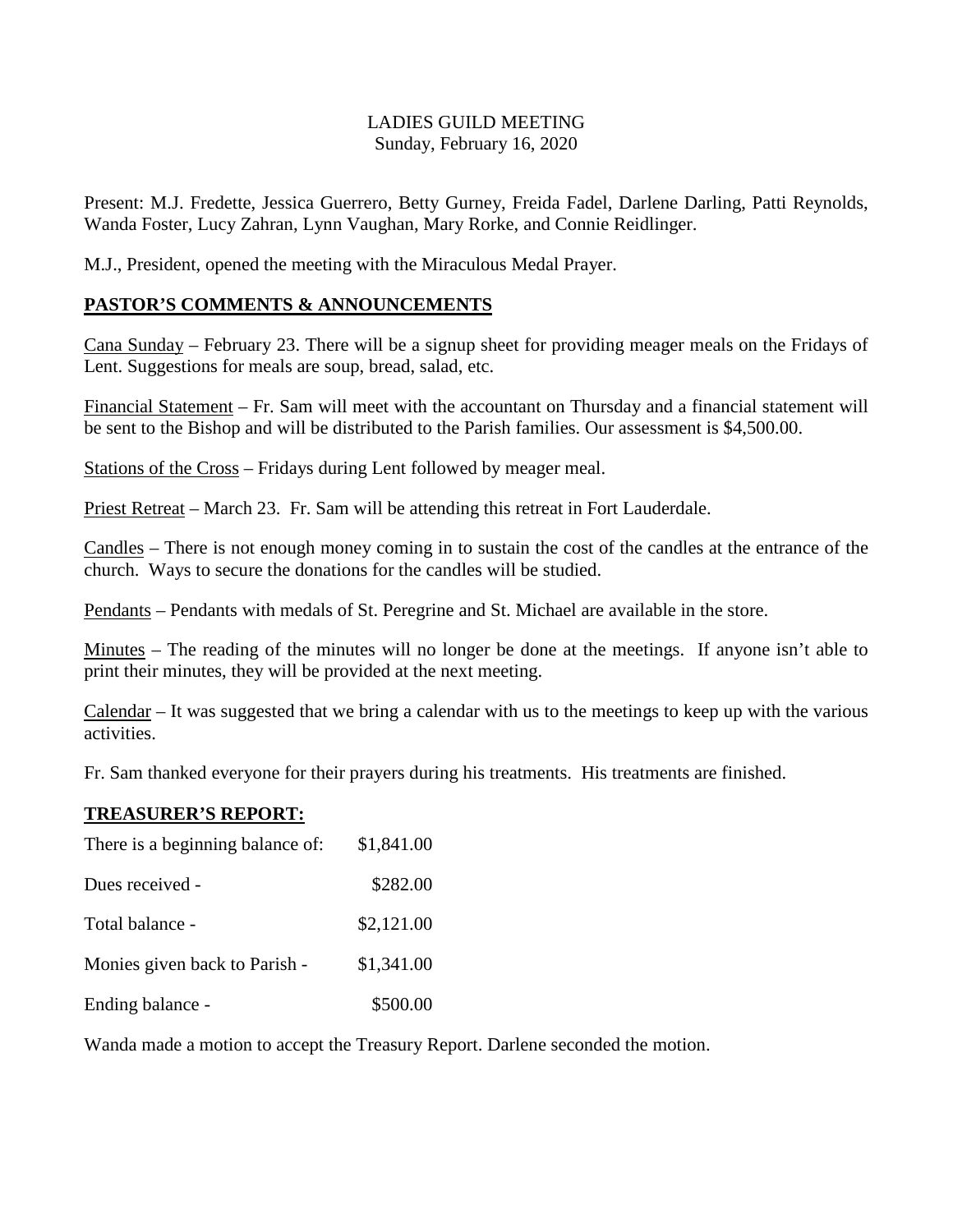# **OLD BUSINESS:**

## **Angel Tree**

It was decided to ask for 60 names for the Parish to buy Christmas gifts. Lucy made a motion to accept 60 names. Lynn seconded.

## **Ordination Gift**

A gift of \$100.00 was given to Chuck for his ordination.

#### **Greeters and Refreshments**

The schedule for Greeters will be as follows:

| Youth $-$   | First Sunday of the month  |
|-------------|----------------------------|
| Knights $-$ | Second Sunday of the month |
| Ladies $-$  | Third Sunday of the month  |
| Families -  | Fourth Sunday of the month |

The duties of the greeters are to welcome parishioners and guests and help guests learn about the Maronite Church by providing pamphlets and helping them during the Liturgy if needed.

#### **Parish Meeting**

The Parish meeting was successful. There are notes concerning the meeting on the Bulletin Board. Some of the suggestions that were made and are being implemented are:

- 1. Improvements to the Website are being made.
- 2. A picture of Pope Francis is now at the entrance of the church.
- 3. There will be 8 spaces available for businesses to purchase ads on the back of the bulletin.

#### **NEW BUSINESS**

#### **Stations of the Cross and Meager Meals**

A signup sheet will be available to provide meager meals during Lent. The setup time is 6:00. Stations of the Cross will follow the meal.

#### **Day of Reflection**

The Day of Reflection will be Saturday, March 21 from 9:30 to 1:00. Lunch will follow. Fr. Sam, Fr. Jack and Deacon Chuck will be the presenters.

#### **Fundraising Ideas**

The Ladies were asked to think of fundraisers for this year.

#### **Gift Cards and Meals**

A suggestion was made to provide gift cards of \$25.00 to expectant mothers of the parish. An email will be sent out to confirm the amount of the gift cards.

The Sunshine Committee will also offer to bring meals to the new moms.

The next Ladies Guild meeting will be held on Sunday, March 8.